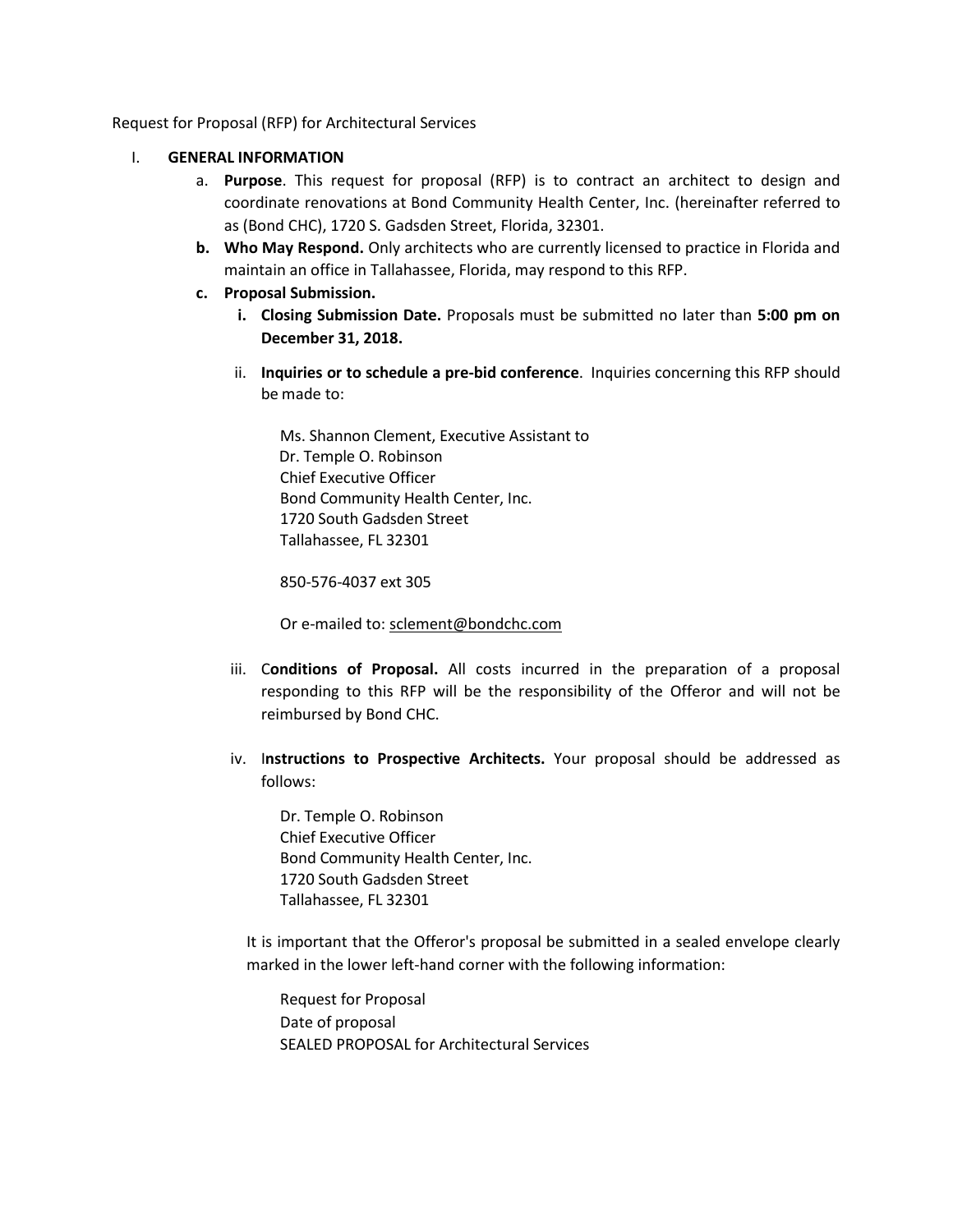Failure to do so may result in premature disclosure of your proposal. It is the responsibility of the Offeror to ensure that the proposal is received by Bond CHC, by the date and time specified above. Late proposals will not be considered.

- v. **Right to Reject.** Bond CHC reserves the right to reject any and all proposals received in response to this RFP. A contract for the accepted proposal will be drafted based upon the factors described in this RFP.
- vi. **Small and/or Minority‐Owned Businesses.** Bond invites any eligible entity to consider this RFP and subsequent contracts. Efforts will be made by Bond CHC to utilize and contract with small businesses, women and/or minority owned businesses. An Offeror will qualify as a small business firm if it meets the definition of "small business" as established by the Small Business Administration (13 C.F.R. § 121.201).
- vii. **Notification of Award.** It is expected that a decision selecting the successful architect will be made within two (2) weeks of the closing date for the receipt of proposals. Upon conclusion of final negotiations with the successful architect, all Offerors submitting proposals in response to this RFP will be informed, in writing, of the name of the successful architect. It is expected that the contract shall be for work performed within a specific time period.

### II. **DESCRIPTION OF ENTITY**

Bond CHC is a nonprofit,  $501(c)(3)$  community health center deemed as a Federally Qualified Health Center for greater than 30 years. Bond CHC takes great pride in providing a patientcentered approach to quality primary and preventive healthcare services by increasing access to medical, dental, and mental health care and support services with particular concern for lower socioeconomic groups in Leon and surrounding counties. **Bond's mission is to provide quality health care to everyone in our community!**

Bond CHC has an annual budget of approximately 8 million dollars and is governed by an elevenmember volunteer Board of Directors. Bond CHC employs over 80 people that provide health care and supporting services to nearly 10,000 patients annually. Administrative offices are located at Bond CHC's 1720 S. Gadsden Street location. Other facilities are located throughout Leon County:

> **The Kay Freeman Center**  2729-8 Municipal Way Tallahassee, FL 32304

**Bond Community Wellness Center Pediatric Center** 1549 South Monroe Street Tallahassee, FL 32301

**Bond Mobile Unit**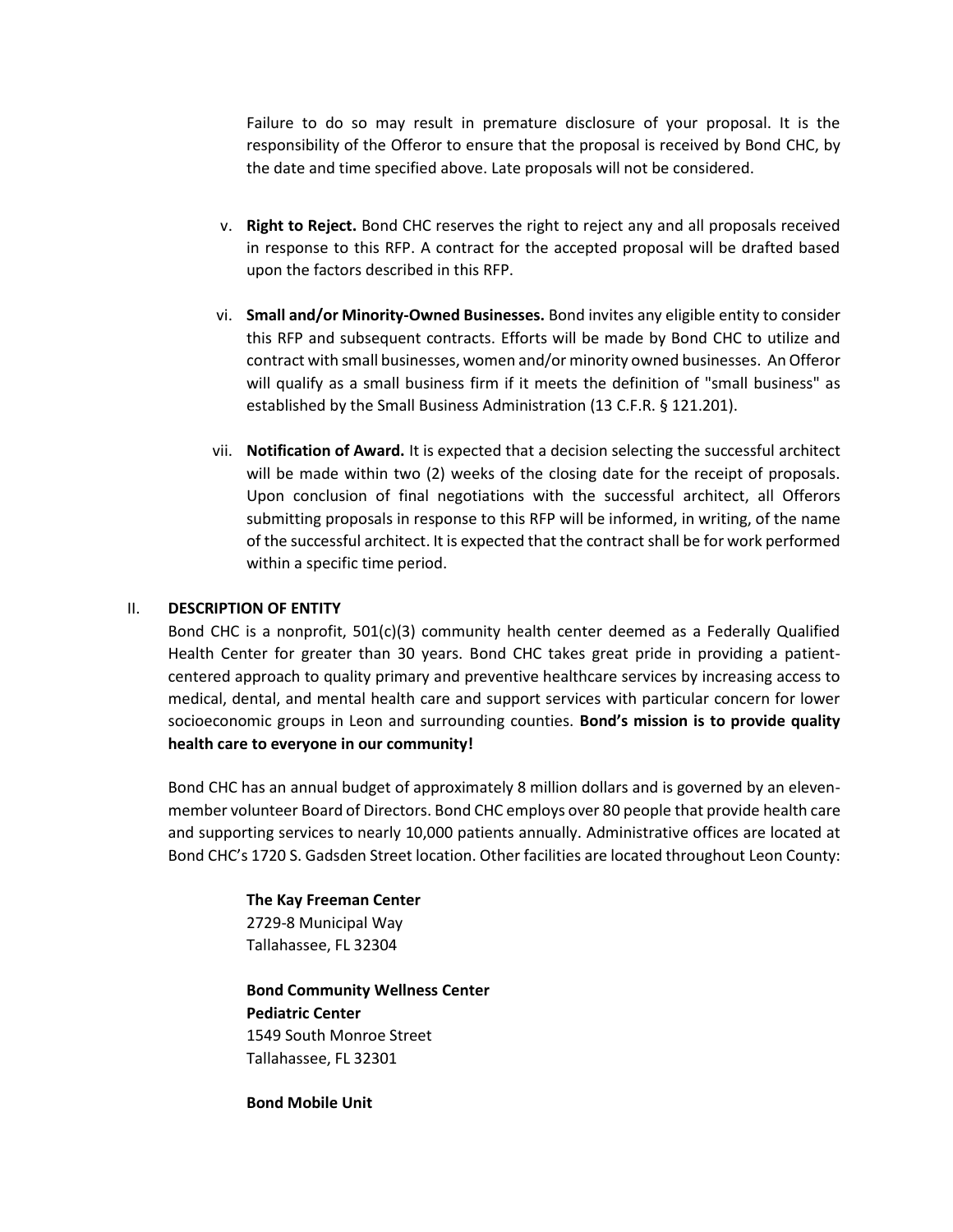### III. **PROJECT SUMMARY**

Bond CHC recently received funding from the Health Resources and Services Administration (HRSA) in the form of a Substance Use Disorder/Mental Health grant. This new funding allows for Bond CHC to expand access to quality integrated substance use disorder and mental health (SUD-MH) services. Bond CHC's goal is to use a portion of this funding to create confidential and secure spaces that are conducive to the patient seeking help for SUD-MH services.

Design for renovations at Bond Community Health Center, Inc., 1720 S. Gadsden Street, Florida, 32301 are to include: renovation of the registration/check-out area; expansion of existing clinical pharmacy consultation area; renovation of one or two restrooms to make them ADA compliant.

### IV. **RESPONSIBILITIES**

Architect's Responsibilities:

- a. The architect will review Bond's scope of work, budget, and schedule to reach an understanding of the project requirements.
- b. The architect will field measure and document existing conditions as required.
- c. The architect will assist Bond in determining what, if any, consulting services are required for the project.
- d. The architect's work is comprised of five (5) sequential design phases which are described in section *V. SCOPE OF SERVICES.*

# V. **SCOPE OF SERVICES**

The Offeror shall be readily available to perform the following architectural services, within five (5) sequential design phases as requested by the Chief Executive Officer (CEO) and the project committee:

- a. **Schematic Design (SD).** The architect will create a thorough list of project objectives, measure the affected spaces, draw base plans, develop schematic design options in 2-D and 3-D, and review options with the Administration. The architect will meet with the Administration to review and collect complete information regarding desired size, function, and aesthetic of new or renovated spaces.
- b. **Design Development (DD).** The architect will be expected to refine and revise the design of the space. Once the Administration selects a design direction, the architect will add details and incorporate requested changes. These will then be reviewed in-person. The DD phase includes the following steps: architect revises drawings based on the Administration's feedback from SD phase; architect reviews changes with the Administration.
- c. **Pricing.** The architect is responsible for obtaining preliminary pricing from professional contractors. The architect will produce pricing drawings, assist in contractor selection, distribute drawings, and receive estimates. Pricing drawings include: a narrative description of project scope; floor plans and 3-D views that describe extent of demolition and new construction; a list of specific products, fixtures, and materials to be included in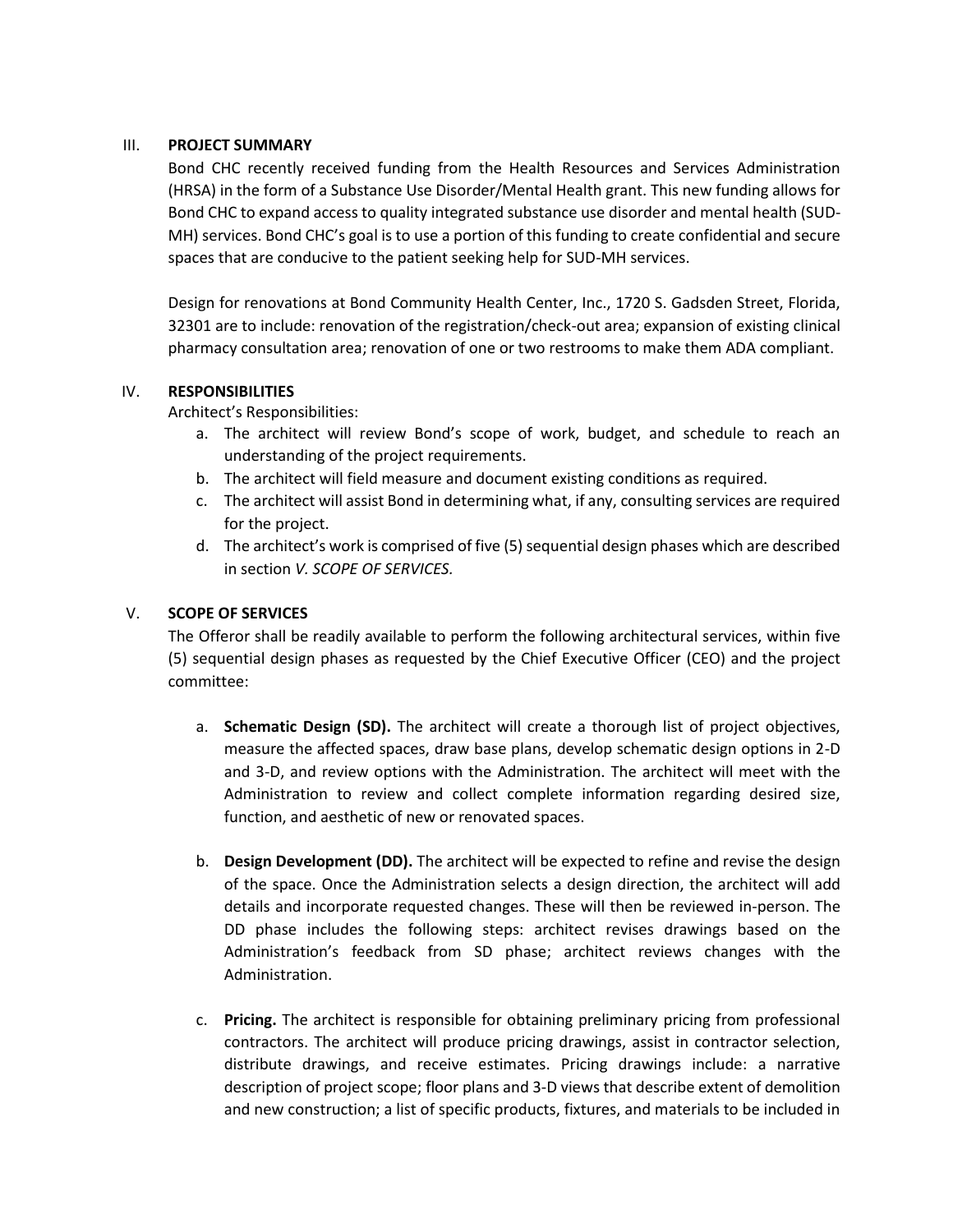the estimate as well as quantities of significant materials such as flooring, counter tops, and tile; Instructions for preparation and itemization of estimates to facilitate comparison.

- d. **Construction Documents (CD).** Once preliminary pricing is received, the Administration may wish to adjust the project scope to satisfy budget and time constraints. The architect is responsible for making sure changes are incorporated, and the final design is detailed. The architect will develop construction documents in accordance with the building codes and zoning ordinances having jurisdiction. The architect will decide which drawings are necessary for construction. These may include: site plan, ceiling plans, zoning and code information for permitting, door and window details, demolition plans, materials and fixtures lists, floor plans, construction details, sections general notes, interior and exterior elevations.
- e. **Construction Administration (CA).** The architect will act as Bond CHC's advocate during construction by answering contractor questions, interpreting the construction documents, and assisting with final product, material, and color selections. CA phase will last for the duration of construction.

### VI. **SCHEDULE/ TIMELINE**

**Project Period:** January 15, 2019 through August 30, 2019.

Hard deadlines will be determined.

### VII. **BUDGET**

\$125,000. Project budget will be refined with input from selected architect.

### VIII. **COMPENSATION and PAYMENT**

Compensation and payment should be set by the Offeror. Bond CHC reserves the right to negotiate with the Offeror on the structure of fees and payment schedule. See *Section IX PROPOSAL CONTENTS, part b. Proposed Compensation* for further details.

### IX. PROPOSAL CONTENTS

The Offeror, in its proposal, shall, as a minimum, include the following:

# a. **Architectural Experience and Qualifications.**

The Offeror should describe its architectural experience, including the names, addresses, contact persons, and telephone numbers of **at least three clients**, preferably including clients similar to Bond CHC.

The Offeror should have experience in the following areas: non-profit and tax-exempt organizations; government grants and contracts; general business operation, health care organizations, health care compliance resources and regulatory agencies.